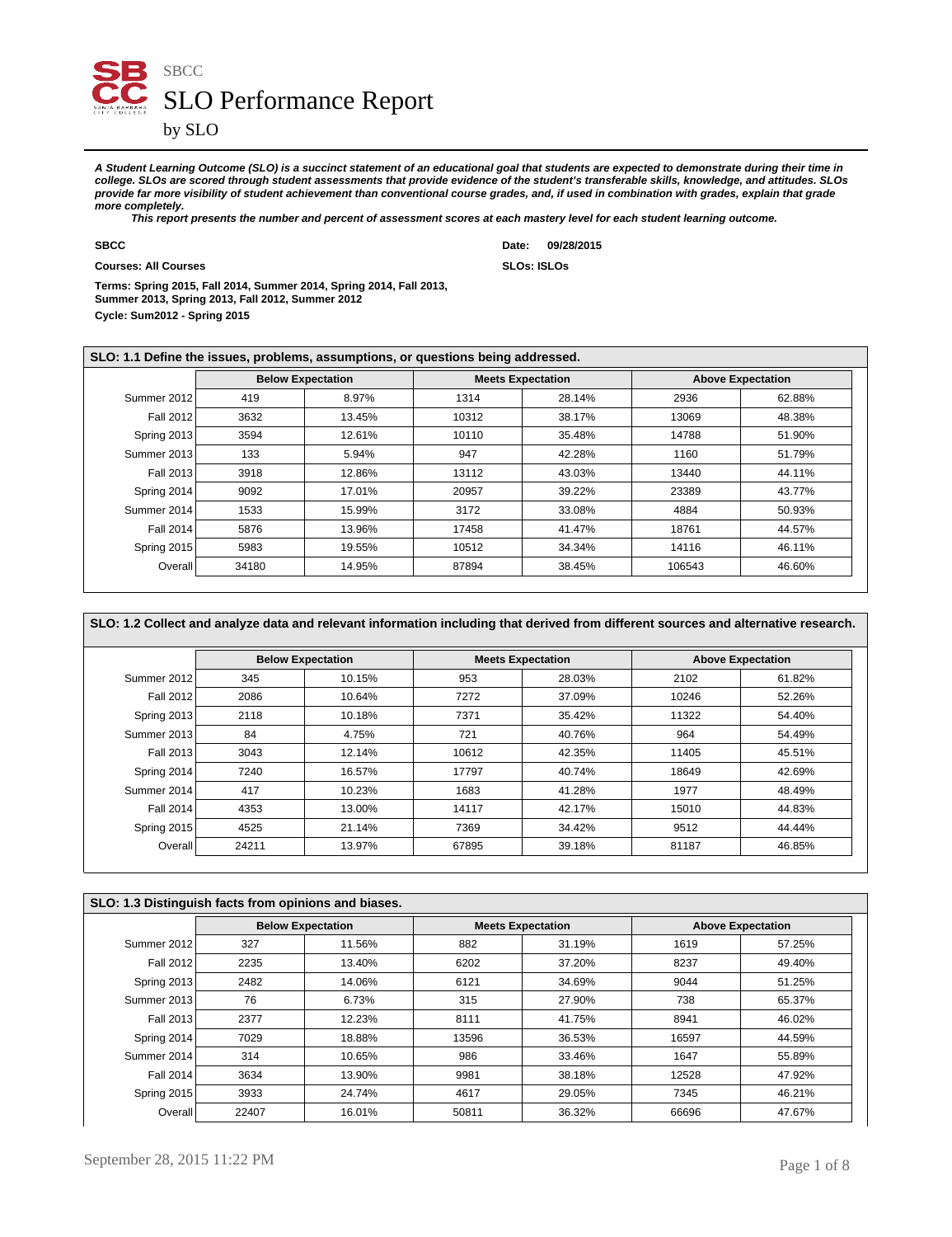| SLO: 1.4 Draw insights from multiple reliable sources of information to create solutions to problems and identify possible<br>consequences of those solutions. |       |                          |       |                          |       |                          |  |  |  |
|----------------------------------------------------------------------------------------------------------------------------------------------------------------|-------|--------------------------|-------|--------------------------|-------|--------------------------|--|--|--|
|                                                                                                                                                                |       | <b>Below Expectation</b> |       | <b>Meets Expectation</b> |       | <b>Above Expectation</b> |  |  |  |
| Summer 2012                                                                                                                                                    | 437   | 11.84%                   | 1025  | 27.77%                   | 2229  | 60.39%                   |  |  |  |
| Fall 2012                                                                                                                                                      | 2681  | 14.78%                   | 6627  | 36.53%                   | 8831  | 48.69%                   |  |  |  |
| Spring 2013                                                                                                                                                    | 2704  | 14.06%                   | 6942  | 36.11%                   | 9580  | 49.83%                   |  |  |  |
| Summer 2013                                                                                                                                                    | 190   | 8.42%                    | 924   | 40.94%                   | 1143  | 50.64%                   |  |  |  |
| Fall 2013                                                                                                                                                      | 3157  | 14.72%                   | 9083  | 42.35%                   | 9207  | 42.93%                   |  |  |  |
| Spring 2014                                                                                                                                                    | 6740  | 18.28%                   | 14301 | 38.79%                   | 15829 | 42.93%                   |  |  |  |
| Summer 2014                                                                                                                                                    | 312   | 11.23%                   | 1020  | 36.70%                   | 1447  | 52.07%                   |  |  |  |
| Fall 2014                                                                                                                                                      | 4698  | 16.02%                   | 11635 | 39.67%                   | 12993 | 44.31%                   |  |  |  |
| Spring 2015                                                                                                                                                    | 4033  | 21.27%                   | 6488  | 34.21%                   | 8442  | 44.52%                   |  |  |  |
| <b>Overall</b>                                                                                                                                                 | 24952 | 16.34%                   | 58045 | 38.01%                   | 69701 | 45.65%                   |  |  |  |

**SLO: 1.5 Use valid evidence and sound reasoning to support conclusions drawn about issues, problems, assumptions, or questions.**

|                  | <b>Below Expectation</b> |        | <b>Meets Expectation</b> |        | <b>Above Expectation</b> |        |
|------------------|--------------------------|--------|--------------------------|--------|--------------------------|--------|
| Summer 2012      | 402                      | 11.01% | 1096                     | 30.03% | 2152                     | 58.96% |
| <b>Fall 2012</b> | 2383                     | 12.48% | 6929                     | 36.29% | 9782                     | 51.23% |
| Spring 2013      | 2614                     | 12.80% | 7402                     | 36.26% | 10400                    | 50.94% |
| Summer 2013      | 116                      | 5.96%  | 772                      | 39.69% | 1057                     | 54.34% |
| Fall 2013        | 3095                     | 13.62% | 9442                     | 41.57% | 10179                    | 44.81% |
| Spring 2014      | 7519                     | 17.67% | 17382                    | 40.84% | 17659                    | 41.49% |
| Summer 2014      | 484                      | 11.93% | 1404                     | 34.61% | 2169                     | 53.46% |
| <b>Fall 2014</b> | 4466                     | 14.13% | 12268                    | 38.82% | 14867                    | 47.05% |
| Spring 2015      | 4283                     | 21.26% | 6430                     | 31.92% | 9434                     | 46.83% |
| Overall          | 25362                    | 15.26% | 63125                    | 37.98% | 77699                    | 46.75% |

| SLO: 2.1 Read texts (visual, auditory, or tactile) critically in order to participate in academic discourse. |                          |        |       |                          |        |                          |  |  |  |
|--------------------------------------------------------------------------------------------------------------|--------------------------|--------|-------|--------------------------|--------|--------------------------|--|--|--|
|                                                                                                              | <b>Below Expectation</b> |        |       | <b>Meets Expectation</b> |        | <b>Above Expectation</b> |  |  |  |
| Summer 2012                                                                                                  | 479                      | 8.44%  | 1866  | 32.90%                   | 3327   | 58.66%                   |  |  |  |
| Fall 2012                                                                                                    | 3422                     | 14.53% | 8142  | 34.58%                   | 11981  | 50.89%                   |  |  |  |
| Spring 2013                                                                                                  | 3966                     | 14.41% | 8927  | 32.44%                   | 14627  | 53.15%                   |  |  |  |
| Summer 2013                                                                                                  | 262                      | 6.13%  | 1146  | 26.83%                   | 2863   | 67.03%                   |  |  |  |
| Fall 2013                                                                                                    | 4887                     | 15.82% | 12467 | 40.37%                   | 13528  | 43.81%                   |  |  |  |
| Spring 2014                                                                                                  | 8283                     | 16.40% | 21119 | 41.81%                   | 21104  | 41.79%                   |  |  |  |
| Summer 2014                                                                                                  | 1725                     | 16.71% | 2698  | 26.13%                   | 5902   | 57.16%                   |  |  |  |
| Fall 2014                                                                                                    | 5987                     | 16.94% | 13468 | 38.10%                   | 15894  | 44.96%                   |  |  |  |
| Spring 2015                                                                                                  | 4721                     | 20.21% | 7217  | 30.89%                   | 11423  | 48.90%                   |  |  |  |
| Overall                                                                                                      | 33732                    | 15.95% | 77050 | 36.44%                   | 100649 | 47.60%                   |  |  |  |

| SLO: 2.2 Employ the conventions of standard English to create original texts that clearly communicate ideas and information. |                          |        |                          |        |                          |        |  |  |  |
|------------------------------------------------------------------------------------------------------------------------------|--------------------------|--------|--------------------------|--------|--------------------------|--------|--|--|--|
|                                                                                                                              | <b>Below Expectation</b> |        | <b>Meets Expectation</b> |        | <b>Above Expectation</b> |        |  |  |  |
| Summer 2012                                                                                                                  | 283                      | 11.10% | 911                      | 35.73% | 1356                     | 53.18% |  |  |  |
| Fall 2012                                                                                                                    | 1684                     | 11.97% | 5150                     | 36.61% | 7234                     | 51.42% |  |  |  |
| Spring 2013                                                                                                                  | 2142                     | 12.57% | 6102                     | 35.81% | 8797                     | 51.62% |  |  |  |
| Summer 2013                                                                                                                  | 58                       | 5.49%  | 350                      | 33.14% | 648                      | 61.36% |  |  |  |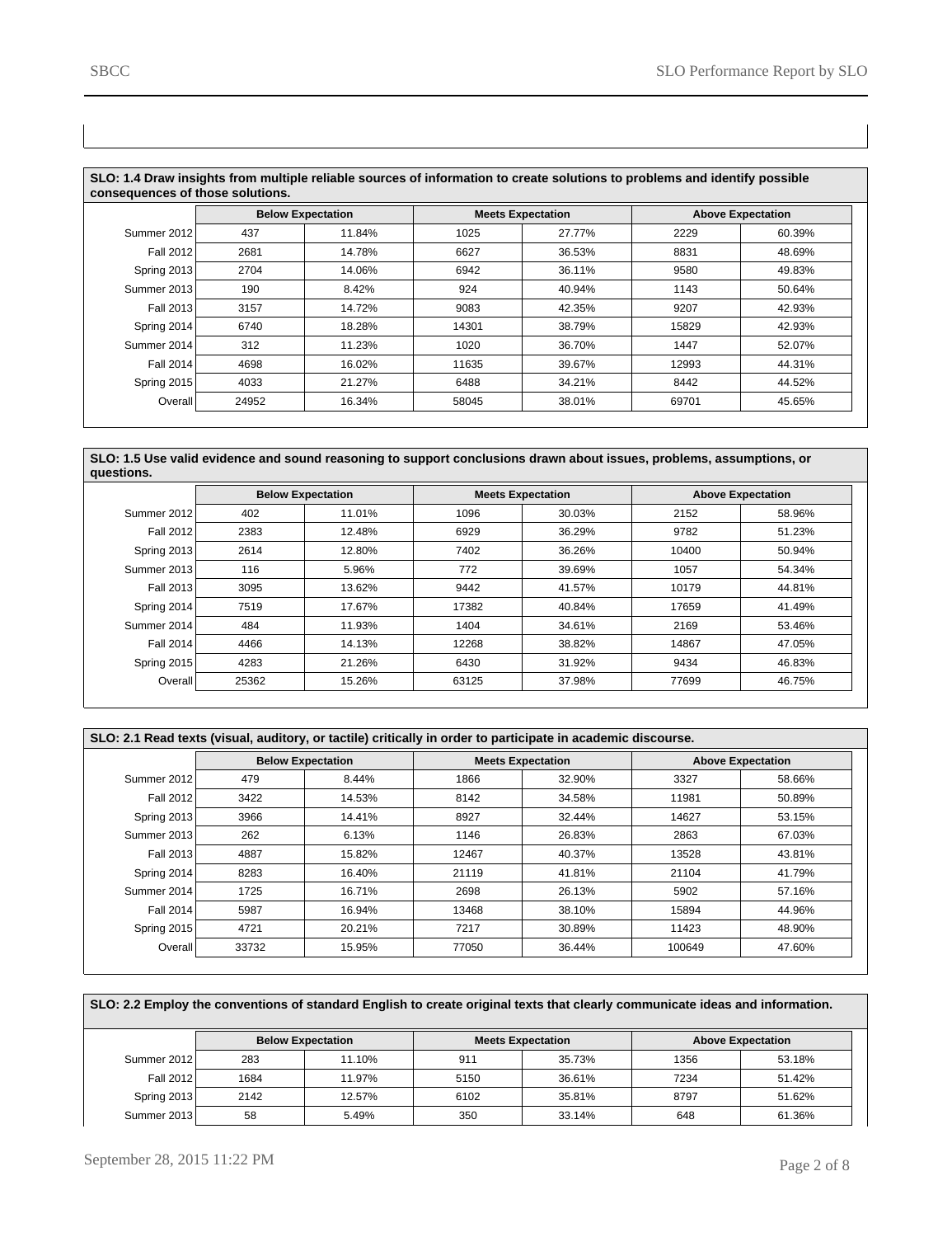|             | <b>Below Expectation</b> |        | <b>Meets Expectation</b> |        | <b>Above Expectation</b> |        |
|-------------|--------------------------|--------|--------------------------|--------|--------------------------|--------|
| Fall 2013   | 2996                     | 15.14% | 8488                     | 42.89% | 8305                     | 41.97% |
| Spring 2014 | 7216                     | 16.54% | 19086                    | 43.75% | 17327                    | 39.71% |
| Summer 2014 | 486                      | 12.70% | 1484                     | 38.79% | 1856                     | 48.51% |
| Fall 2014   | 4180                     | 15.40% | 10788                    | 39.73% | 12183                    | 44.87% |
| Spring 2015 | 2816                     | 20.93% | 4488                     | 33.36% | 6148                     | 45.70% |
| Overall     | 21861                    | 15.33% | 56847                    | 39.88% | 63854                    | 44.79% |

**SLO: 2.3 Orally communicate clear, well--founded, and developed ideas in an organized manner.**

|             | <b>Below Expectation</b> |        |       | <b>Meets Expectation</b> |       | <b>Above Expectation</b> |  |  |
|-------------|--------------------------|--------|-------|--------------------------|-------|--------------------------|--|--|
| Summer 2012 | 71                       | 3.69%  | 514   | 26.74%                   | 1337  | 69.56%                   |  |  |
| Fall 2012   | 891                      | 9.89%  | 3688  | 40.92%                   | 4433  | 49.19%                   |  |  |
| Spring 2013 | 838                      | 8.62%  | 4183  | 43.03%                   | 4701  | 48.35%                   |  |  |
| Summer 2013 | 50                       | 4.12%  | 631   | 51.98%                   | 533   | 43.90%                   |  |  |
| Fall 2013   | 1232                     | 11.30% | 5302  | 48.63%                   | 4369  | 40.07%                   |  |  |
| Spring 2014 | 3134                     | 16.29% | 9196  | 47.80%                   | 6908  | 35.91%                   |  |  |
| Summer 2014 | 103                      | 6.65%  | 640   | 41.29%                   | 807   | 52.06%                   |  |  |
| Fall 2014   | 997                      | 8.23%  | 6004  | 49.59%                   | 5106  | 42.17%                   |  |  |
| Spring 2015 | 1546                     | 22.98% | 2641  | 39.26%                   | 2540  | 37.76%                   |  |  |
| Overall     | 8862                     | 12.24% | 32799 | 45.31%                   | 30734 | 42.45%                   |  |  |

| SLO: 2.4 Attend to, interpret, and respond to verbal and nonverbal communication. |                          |        |       |                          |       |                          |  |  |  |
|-----------------------------------------------------------------------------------|--------------------------|--------|-------|--------------------------|-------|--------------------------|--|--|--|
|                                                                                   | <b>Below Expectation</b> |        |       | <b>Meets Expectation</b> |       | <b>Above Expectation</b> |  |  |  |
| Summer 2012                                                                       | 344                      | 10.57% | 876   | 26.93%                   | 2033  | 62.50%                   |  |  |  |
| <b>Fall 2012</b>                                                                  | 1146                     | 10.12% | 4502  | 39.75%                   | 5677  | 50.13%                   |  |  |  |
| Spring 2013                                                                       | 1276                     | 9.72%  | 4995  | 38.04%                   | 6861  | 52.25%                   |  |  |  |
| Summer 2013                                                                       | 72                       | 4.98%  | 518   | 35.85%                   | 855   | 59.17%                   |  |  |  |
| Fall 2013                                                                         | 1735                     | 11.75% | 6731  | 45.59%                   | 6298  | 42.66%                   |  |  |  |
| Spring 2014                                                                       | 4481                     | 16.33% | 11574 | 42.19%                   | 11378 | 41.48%                   |  |  |  |
| Summer 2014                                                                       | 1319                     | 18.41% | 2043  | 28.51%                   | 3803  | 53.08%                   |  |  |  |
| Fall 2014                                                                         | 3154                     | 13.16% | 9988  | 41.66%                   | 10831 | 45.18%                   |  |  |  |
| Spring 2015                                                                       | 3159                     | 15.80% | 6331  | 31.67%                   | 10500 | 52.53%                   |  |  |  |
| <b>Overall</b>                                                                    | 16686                    | 13.62% | 47558 | 38.83%                   | 58236 | 47.55%                   |  |  |  |

| SLO: 2.5 Recognize and interpret forms of visual or observable communication such as images, diagrams, film, and video. |       |                          |       |                          |       |                          |  |  |  |
|-------------------------------------------------------------------------------------------------------------------------|-------|--------------------------|-------|--------------------------|-------|--------------------------|--|--|--|
|                                                                                                                         |       | <b>Below Expectation</b> |       | <b>Meets Expectation</b> |       | <b>Above Expectation</b> |  |  |  |
| Summer 2012                                                                                                             | 392   | 11.95%                   | 587   | 17.90%                   | 2300  | 70.14%                   |  |  |  |
| Fall 2012                                                                                                               | 2119  | 12.22%                   | 5928  | 34.19%                   | 9291  | 53.59%                   |  |  |  |
| Spring 2013                                                                                                             | 2132  | 12.38%                   | 6029  | 35.00%                   | 9067  | 52.63%                   |  |  |  |
| Summer 2013                                                                                                             | 179   | 7.63%                    | 725   | 30.89%                   | 1443  | 61.48%                   |  |  |  |
| Fall 2013                                                                                                               | 2384  | 13.62%                   | 6631  | 37.88%                   | 8488  | 48.49%                   |  |  |  |
| Spring 2014                                                                                                             | 5174  | 15.95%                   | 11675 | 35.98%                   | 15597 | 48.07%                   |  |  |  |
| Summer 2014                                                                                                             | 1427  | 17.07%                   | 2364  | 28.28%                   | 4568  | 54.65%                   |  |  |  |
| Fall 2014                                                                                                               | 4834  | 16.02%                   | 11558 | 38.31%                   | 13774 | 45.66%                   |  |  |  |
| Spring 2015                                                                                                             | 3526  | 15.29%                   | 7490  | 32.48%                   | 12044 | 52.23%                   |  |  |  |
| Overall                                                                                                                 | 22167 | 14.61%                   | 52987 | 34.92%                   | 76572 | 50.47%                   |  |  |  |

**SLO: 3.1 Apply quantitative and qualitative skills to the interpretation of data.**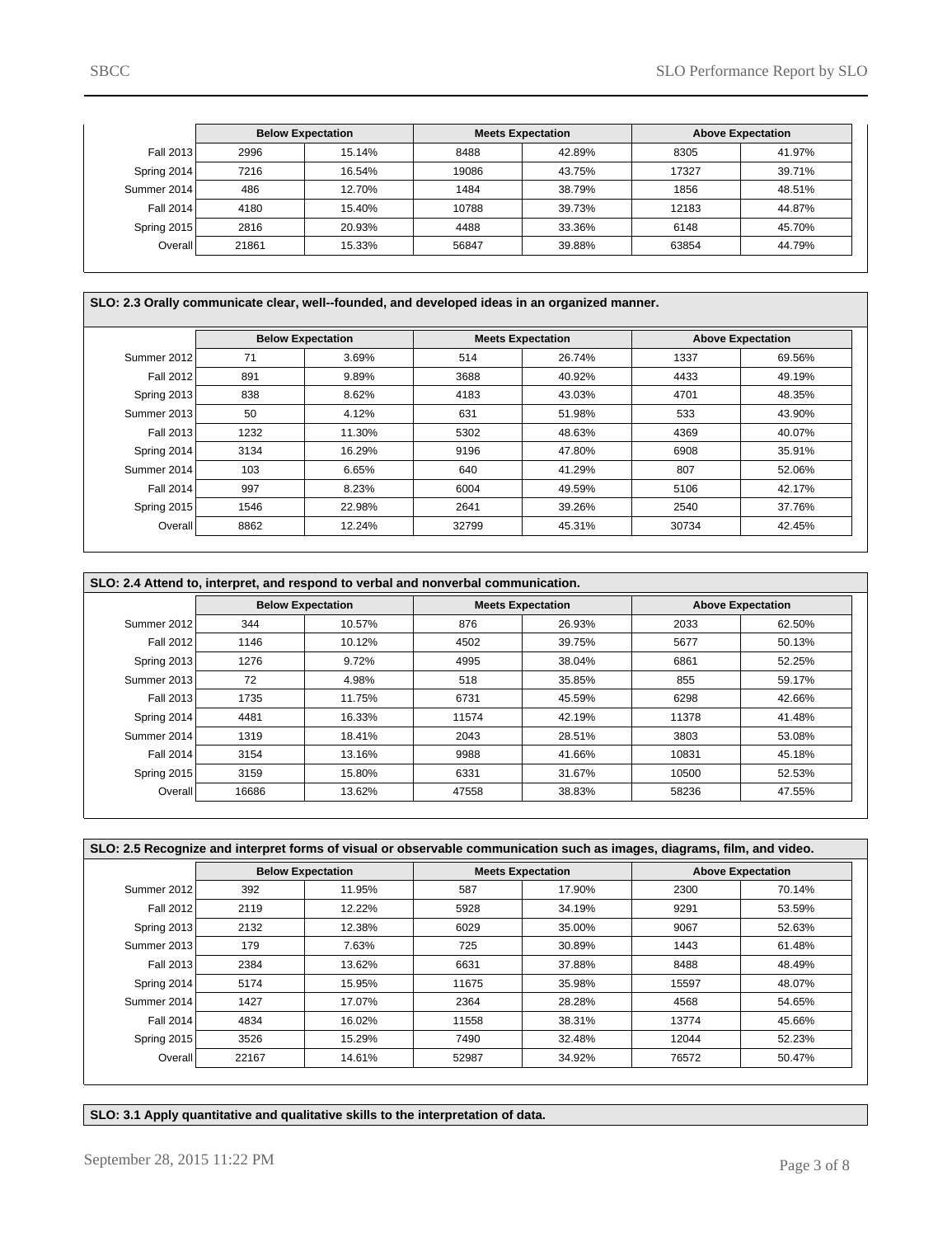|                  | <b>Below Expectation</b> |        | <b>Meets Expectation</b> |        | <b>Above Expectation</b> |        |
|------------------|--------------------------|--------|--------------------------|--------|--------------------------|--------|
| Summer 2012      | 210                      | 17.41% | 290                      | 24.05% | 706                      | 58.54% |
| <b>Fall 2012</b> | 2232                     | 21.11% | 3868                     | 36.59% | 4472                     | 42.30% |
| Spring 2013      | 2295                     | 19.62% | 4030                     | 34.45% | 5374                     | 45.94% |
| Summer 2013      | 138                      | 12.44% | 299                      | 26.96% | 672                      | 60.60% |
| Fall 2013        | 1541                     | 17.14% | 3629                     | 40.37% | 3819                     | 42.49% |
| Spring 2014      | 2205                     | 15.61% | 5557                     | 39.33% | 6367                     | 45.06% |
| Summer 2014      | 129                      | 14.73% | 271                      | 30.94% | 476                      | 54.34% |
| <b>Fall 2014</b> | 2696                     | 18.21% | 5739                     | 38.76% | 6372                     | 43.03% |
| Spring 2015      | 1020                     | 14.18% | 2585                     | 35.94% | 3587                     | 49.87% |
| Overall          | 12466                    | 17.66% | 26268                    | 37.22% | 31845                    | 45.12% |

**SLO: 3.2 Use graphs and symbols to describe mathematical relationships and to establish sound arguments supported by accurate quantitative evidence.**

|                |       | <b>Below Expectation</b> | <b>Meets Expectation</b> |        | <b>Above Expectation</b> |        |
|----------------|-------|--------------------------|--------------------------|--------|--------------------------|--------|
| Summer 2012    | 251   | 16.48%                   | 415                      | 27.25% | 857                      | 56.27% |
| Fall 2012      | 2594  | 21.77%                   | 4335                     | 36.38% | 4986                     | 41.85% |
| Spring 2013    | 2177  | 20.91%                   | 3766                     | 36.17% | 4468                     | 42.92% |
| Summer 2013    | 141   | 11.20%                   | 343                      | 27.24% | 775                      | 61.56% |
| Fall 2013      | 1362  | 16.51%                   | 3532                     | 42.81% | 3356                     | 40.68% |
| Spring 2014    | 2361  | 15.96%                   | 5994                     | 40.51% | 6440                     | 43.53% |
| Summer 2014    | 166   | 12.60%                   | 522                      | 39.64% | 629                      | 47.76% |
| Fall 2014      | 2421  | 17.21%                   | 5629                     | 40.01% | 6019                     | 42.78% |
| Spring 2015    | 855   | 14.50%                   | 2353                     | 39.90% | 2689                     | 45.60% |
| <b>Overall</b> | 12328 | 17.75%                   | 26889                    | 38.72% | 30219                    | 43.52% |

| SLO: 3.3 Apply mathematical concepts to solve problems. |       |                          |       |                          |       |                          |  |  |
|---------------------------------------------------------|-------|--------------------------|-------|--------------------------|-------|--------------------------|--|--|
|                                                         |       | <b>Below Expectation</b> |       | <b>Meets Expectation</b> |       | <b>Above Expectation</b> |  |  |
| Summer 2012                                             | 211   | 16.95%                   | 324   | 26.02%                   | 710   | 57.03%                   |  |  |
| Fall 2012                                               | 2315  | 23.56%                   | 3553  | 36.16%                   | 3957  | 40.27%                   |  |  |
| Spring 2013                                             | 2129  | 22.48%                   | 3268  | 34.50%                   | 4075  | 43.02%                   |  |  |
| Summer 2013                                             | 128   | 11.85%                   | 296   | 27.41%                   | 656   | 60.74%                   |  |  |
| Fall 2013                                               | 1373  | 18.74%                   | 2897  | 39.54%                   | 3057  | 41.72%                   |  |  |
| Spring 2014                                             | 2467  | 17.41%                   | 5530  | 39.03%                   | 6173  | 43.56%                   |  |  |
| Summer 2014                                             | 131   | 11.46%                   | 446   | 39.02%                   | 566   | 49.52%                   |  |  |
| Fall 2014                                               | 2355  | 20.44%                   | 4457  | 38.68%                   | 4710  | 40.88%                   |  |  |
| Spring 2015                                             | 902   | 15.53%                   | 2239  | 38.56%                   | 2666  | 45.91%                   |  |  |
| Overall                                                 | 12011 | 19.50%                   | 23010 | 37.36%                   | 26570 | 43.14%                   |  |  |

|                  | SLO: 3.4 Employ scientific methods to form and test hypotheses. |                          |      |                          |                          |        |  |  |  |  |
|------------------|-----------------------------------------------------------------|--------------------------|------|--------------------------|--------------------------|--------|--|--|--|--|
|                  |                                                                 | <b>Below Expectation</b> |      | <b>Meets Expectation</b> | <b>Above Expectation</b> |        |  |  |  |  |
| Summer 2012      | 295                                                             | 19.48%                   | 411  | 27.15%                   | 808                      | 53.37% |  |  |  |  |
| <b>Fall 2012</b> | 539                                                             | 14.42%                   | 1427 | 38.18%                   | 1772                     | 47.41% |  |  |  |  |
| Spring 2013      | 770                                                             | 14.34%                   | 1914 | 35.64%                   | 2686                     | 50.02% |  |  |  |  |
| Summer 2013      | 47                                                              | 8.27%                    | 135  | 23.77%                   | 386                      | 67.96% |  |  |  |  |
| Fall 2013        | 1077                                                            | 17.78%                   | 2309 | 38.13%                   | 2670                     | 44.09% |  |  |  |  |
| Spring 2014      | 2134                                                            | 17.42%                   | 4275 | 34.90%                   | 5839                     | 47.67% |  |  |  |  |
| Summer 2014      | 165                                                             | 15.85%                   | 304  | 29.20%                   | 572                      | 54.95% |  |  |  |  |
| <b>Fall 2014</b> | 1893                                                            | 18.87%                   | 3788 | 37.75%                   | 4353                     | 43.38% |  |  |  |  |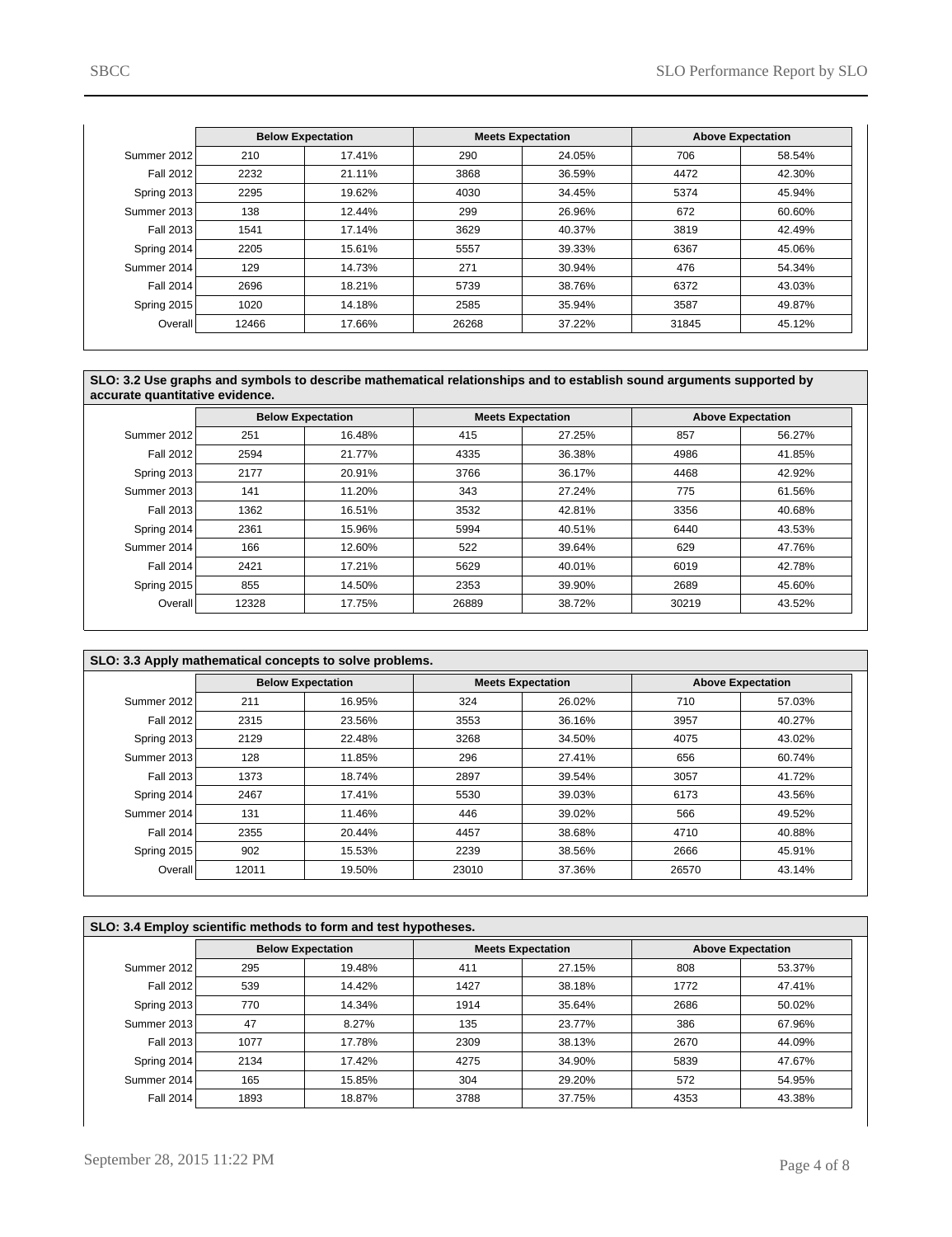|             | <b>Below Expectation</b> |        |       | <b>Meets Expectation</b> |       | <b>Above Expectation</b> |
|-------------|--------------------------|--------|-------|--------------------------|-------|--------------------------|
| Spring 2015 | 369                      | 14.98% | 981   | 39.83%                   | 1113  | 45.19%                   |
| Overall l   | 7289                     | 16.94% | 15544 | 36.12%                   | 20199 | 46.94%                   |

| SLO: 3.5 Distinguish empirical evidence from speculation. |                          |        |       |                          |       |                          |  |  |  |
|-----------------------------------------------------------|--------------------------|--------|-------|--------------------------|-------|--------------------------|--|--|--|
|                                                           | <b>Below Expectation</b> |        |       | <b>Meets Expectation</b> |       | <b>Above Expectation</b> |  |  |  |
| Summer 2012                                               | 209                      | 17.53% | 332   | 27.85%                   | 651   | 54.61%                   |  |  |  |
| <b>Fall 2012</b>                                          | 663                      | 18.10% | 1409  | 38.48%                   | 1590  | 43.42%                   |  |  |  |
| Spring 2013                                               | 634                      | 14.52% | 1629  | 37.32%                   | 2102  | 48.16%                   |  |  |  |
| Summer 2013                                               | 61                       | 9.36%  | 167   | 25.61%                   | 424   | 65.03%                   |  |  |  |
| <b>Fall 2013</b>                                          | 771                      | 15.38% | 1998  | 39.86%                   | 2244  | 44.76%                   |  |  |  |
| Spring 2014                                               | 1267                     | 15.27% | 2957  | 35.63%                   | 4075  | 49.10%                   |  |  |  |
| Summer 2014                                               | 127                      | 16.93% | 207   | 27.60%                   | 416   | 55.47%                   |  |  |  |
| <b>Fall 2014</b>                                          | 1722                     | 18.34% | 3534  | 37.64%                   | 4134  | 44.03%                   |  |  |  |
| Spring 2015                                               | 329                      | 13.67% | 981   | 40.77%                   | 1096  | 45.55%                   |  |  |  |
| Overall <sup>1</sup>                                      | 5783                     | 16.19% | 13214 | 36.98%                   | 16732 | 46.83%                   |  |  |  |

**SLO: 4.1 Describe how the interaction among social, economic, political, cultural, environmental, and historic factors affects the individual, society, and the environment.**

|                  | <b>Below Expectation</b> |        | <b>Meets Expectation</b> |        | <b>Above Expectation</b> |        |
|------------------|--------------------------|--------|--------------------------|--------|--------------------------|--------|
| Summer 2012      | 43                       | 7.44%  | 190                      | 32.87% | 345                      | 59.69% |
| <b>Fall 2012</b> | 857                      | 11.43% | 2454                     | 32.72% | 4190                     | 55.86% |
| Spring 2013      | 1051                     | 11.99% | 3014                     | 34.40% | 4697                     | 53.61% |
| Summer 2013      | 31                       | 11.70% | 159                      | 60.00% | 75                       | 28.30% |
| Fall 2013        | 1596                     | 15.57% | 3874                     | 37.79% | 4782                     | 46.64% |
| Spring 2014      | 1645                     | 13.22% | 4962                     | 39.87% | 5837                     | 46.91% |
| Summer 2014      | 76                       | 8.30%  | 372                      | 40.61% | 468                      | 51.09% |
| Fall 2014        | 1425                     | 12.51% | 4376                     | 38.40% | 5594                     | 49.09% |
| Spring 2015      | 826                      | 13.15% | 1943                     | 30.94% | 3511                     | 55.91% |
| Overall          | 7550                     | 12.93% | 21344                    | 36.55% | 29499                    | 50.52% |

|             | SLO: 4.2 Explain how culture influences different beliefs, practices, and peoples. |                          |                          |        |                          |        |  |  |  |
|-------------|------------------------------------------------------------------------------------|--------------------------|--------------------------|--------|--------------------------|--------|--|--|--|
|             |                                                                                    | <b>Below Expectation</b> | <b>Meets Expectation</b> |        | <b>Above Expectation</b> |        |  |  |  |
| Summer 2012 | 28                                                                                 | 3.66%                    | 274                      | 35.82% | 463                      | 60.52% |  |  |  |
| Fall 2012   | 999                                                                                | 10.40%                   | 3215                     | 33.48% | 5390                     | 56.12% |  |  |  |
| Spring 2013 | 996                                                                                | 10.59%                   | 3247                     | 34.54% | 5159                     | 54.87% |  |  |  |
| Summer 2013 | 33                                                                                 | 11.62%                   | 169                      | 59.51% | 82                       | 28.87% |  |  |  |
| Fall 2013   | 1739                                                                               | 15.23%                   | 4174                     | 36.54% | 5509                     | 48.23% |  |  |  |
| Spring 2014 | 1773                                                                               | 12.37%                   | 5370                     | 37.46% | 7192                     | 50.17% |  |  |  |
| Summer 2014 | 102                                                                                | 7.77%                    | 459                      | 34.98% | 751                      | 57.24% |  |  |  |
| Fall 2014   | 1263                                                                               | 10.32%                   | 5073                     | 41.46% | 5901                     | 48.22% |  |  |  |
| Spring 2015 | 937                                                                                | 12.48%                   | 2229                     | 29.69% | 4341                     | 57.83% |  |  |  |
| Overall     | 7870                                                                               | 11.77%                   | 24210                    | 36.21% | 34788                    | 52.02% |  |  |  |

|  | SLO: 4.3 Recognize the contributions of fine arts, visual arts, literature, and performing arts in influencing the human experience. |
|--|--------------------------------------------------------------------------------------------------------------------------------------|
|--|--------------------------------------------------------------------------------------------------------------------------------------|

|             | <b>Below Expectation</b><br>6.37%<br>16 |       |      | <b>Meets Expectation</b> | <b>Above Expectation</b> |        |
|-------------|-----------------------------------------|-------|------|--------------------------|--------------------------|--------|
| Summer 2012 |                                         |       | 57   | 22.71%                   | 178                      | 70.92% |
| Fall 2012   | 494                                     | 8.79% | 1964 | 34.97%                   | 3159                     | 56.24% |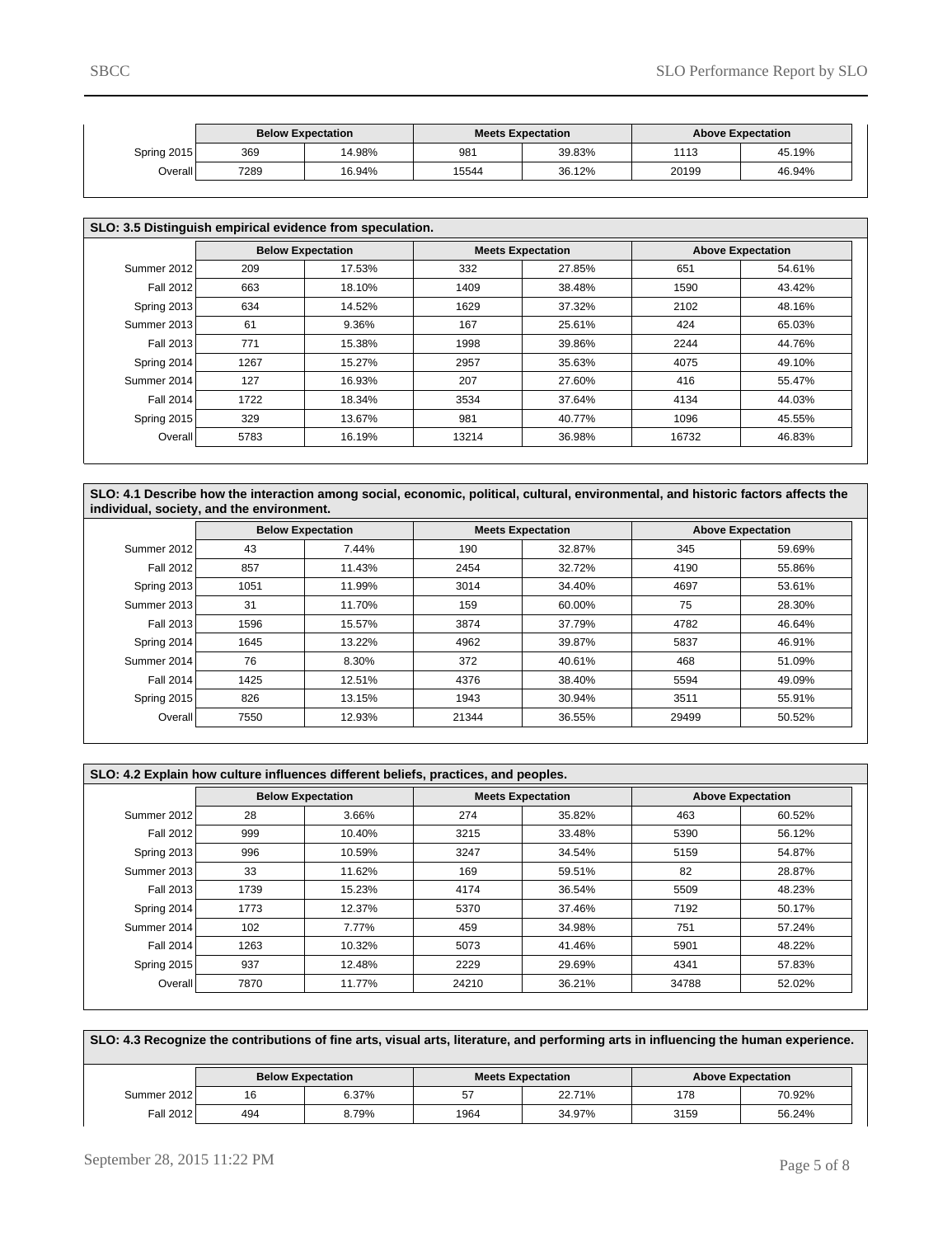|             |      | <b>Below Expectation</b> |       | <b>Meets Expectation</b> |       | <b>Above Expectation</b> |
|-------------|------|--------------------------|-------|--------------------------|-------|--------------------------|
| Spring 2013 | 369  | 8.67%                    | 1457  | 34.24%                   | 2429  | 57.09%                   |
| Summer 2013 | 3    | 2.75%                    | 42    | 38.53%                   | 64    | 58.72%                   |
| Fall 2013   | 440  | 8.91%                    | 1846  | 37.36%                   | 2655  | 53.73%                   |
| Spring 2014 | 762  | 8.54%                    | 3204  | 35.92%                   | 4954  | 55.54%                   |
| Summer 2014 | 64   | 6.07%                    | 393   | 37.25%                   | 598   | 56.68%                   |
| Fall 2014   | 1093 | 12.13%                   | 3564  | 39.56%                   | 4352  | 48.31%                   |
| Spring 2015 | 662  | 10.66%                   | 2266  | 36.49%                   | 3282  | 52.85%                   |
| Overall     | 3903 | 9.67%                    | 14793 | 36.65%                   | 21671 | 53.68%                   |

**SLO: 4.4 Recognize the social and ethical responsibilities of the individual in society, explaining the value of choosing to interact with respect in differing cultural contexts.**

|                  | <b>Below Expectation</b> |        |       | <b>Meets Expectation</b> |       | <b>Above Expectation</b> |
|------------------|--------------------------|--------|-------|--------------------------|-------|--------------------------|
| Summer 2012      | 20                       | 5.92%  | 178   | 52.66%                   | 140   | 41.42%                   |
| <b>Fall 2012</b> | 707                      | 12.55% | 1839  | 32.65%                   | 3087  | 54.80%                   |
| Spring 2013      | 822                      | 12.63% | 2262  | 34.75%                   | 3426  | 52.63%                   |
| Summer 2013      | 33                       | 10.71% | 178   | 57.79%                   | 97    | 31.49%                   |
| Fall 2013        | 784                      | 12.54% | 2615  | 41.81%                   | 2855  | 45.65%                   |
| Spring 2014      | 943                      | 10.94% | 3385  | 39.26%                   | 4294  | 49.80%                   |
| Summer 2014      | 54                       | 7.62%  | 219   | 30.89%                   | 436   | 61.50%                   |
| <b>Fall 2014</b> | 1012                     | 11.44% | 3704  | 41.87%                   | 4130  | 46.69%                   |
| Spring 2015      | 645                      | 13.35% | 1610  | 33.32%                   | 2577  | 53.33%                   |
| Overall          | 5020                     | 11.94% | 15990 | 38.02%                   | 21042 | 50.04%                   |

**SLO: 5.1 Strategically search for, select, and evaluate multiple formats and sources of information for their authority, accuracy, credibility, and relevance, approaching research as an ongoing process of inquiry.**

|                  | <b>Below Expectation</b> |        | <b>Meets Expectation</b> |        | <b>Above Expectation</b> |        |
|------------------|--------------------------|--------|--------------------------|--------|--------------------------|--------|
| Summer 2012      | 150                      | 13.39% | 413                      | 36.88% | 557                      | 49.73% |
| <b>Fall 2012</b> | 833                      | 12.78% | 2526                     | 38.77% | 3157                     | 48.45% |
| Spring 2013      | 1023                     | 12.40% | 3010                     | 36.48% | 4217                     | 51.12% |
| Summer 2013      | 34                       | 9.50%  | 141                      | 39.39% | 183                      | 51.12% |
| Fall 2013        | 1229                     | 13.37% | 4042                     | 43.97% | 3921                     | 42.66% |
| Spring 2014      | 2959                     | 17.58% | 7175                     | 42.63% | 6697                     | 39.79% |
| Summer 2014      | 96                       | 7.37%  | 493                      | 37.84% | 714                      | 54.80% |
| <b>Fall 2014</b> | 1432                     | 12.68% | 4818                     | 42.65% | 5046                     | 44.67% |
| Spring 2015      | 1680                     | 24.03% | 2281                     | 32.63% | 3029                     | 43.33% |
| Overall          | 9436                     | 15.25% | 24899                    | 40.25% | 27521                    | 44.49% |

| SLO: 5.2 Effectively use technology to find, analyze, integrate, create, and communicate information and ideas. |                          |        |       |                          |       |                          |  |
|-----------------------------------------------------------------------------------------------------------------|--------------------------|--------|-------|--------------------------|-------|--------------------------|--|
|                                                                                                                 | <b>Below Expectation</b> |        |       | <b>Meets Expectation</b> |       | <b>Above Expectation</b> |  |
| Summer 2012                                                                                                     | 130                      | 10.84% | 273   | 22.77%                   | 796   | 66.39%                   |  |
| Fall 2012                                                                                                       | 1500                     | 12.69% | 4198  | 35.52%                   | 6121  | 51.79%                   |  |
| Spring 2013                                                                                                     | 1552                     | 12.05% | 4292  | 33.32%                   | 7039  | 54.64%                   |  |
| Summer 2013                                                                                                     | 32                       | 5.66%  | 200   | 35.40%                   | 333   | 58.94%                   |  |
| Fall 2013                                                                                                       | 1717                     | 14.07% | 4574  | 37.49%                   | 5909  | 48.43%                   |  |
| Spring 2014                                                                                                     | 3159                     | 17.21% | 6642  | 36.19%                   | 8553  | 46.60%                   |  |
| Summer 2014                                                                                                     | 97                       | 6.39%  | 486   | 32.04%                   | 934   | 61.57%                   |  |
| Fall 2014                                                                                                       | 2431                     | 12.59% | 7265  | 37.61%                   | 9620  | 49.80%                   |  |
| Spring 2015                                                                                                     | 2291                     | 16.51% | 4209  | 30.34%                   | 7375  | 53.15%                   |  |
| Overall                                                                                                         | 12909                    | 14.07% | 32139 | 35.04%                   | 46680 | 50.89%                   |  |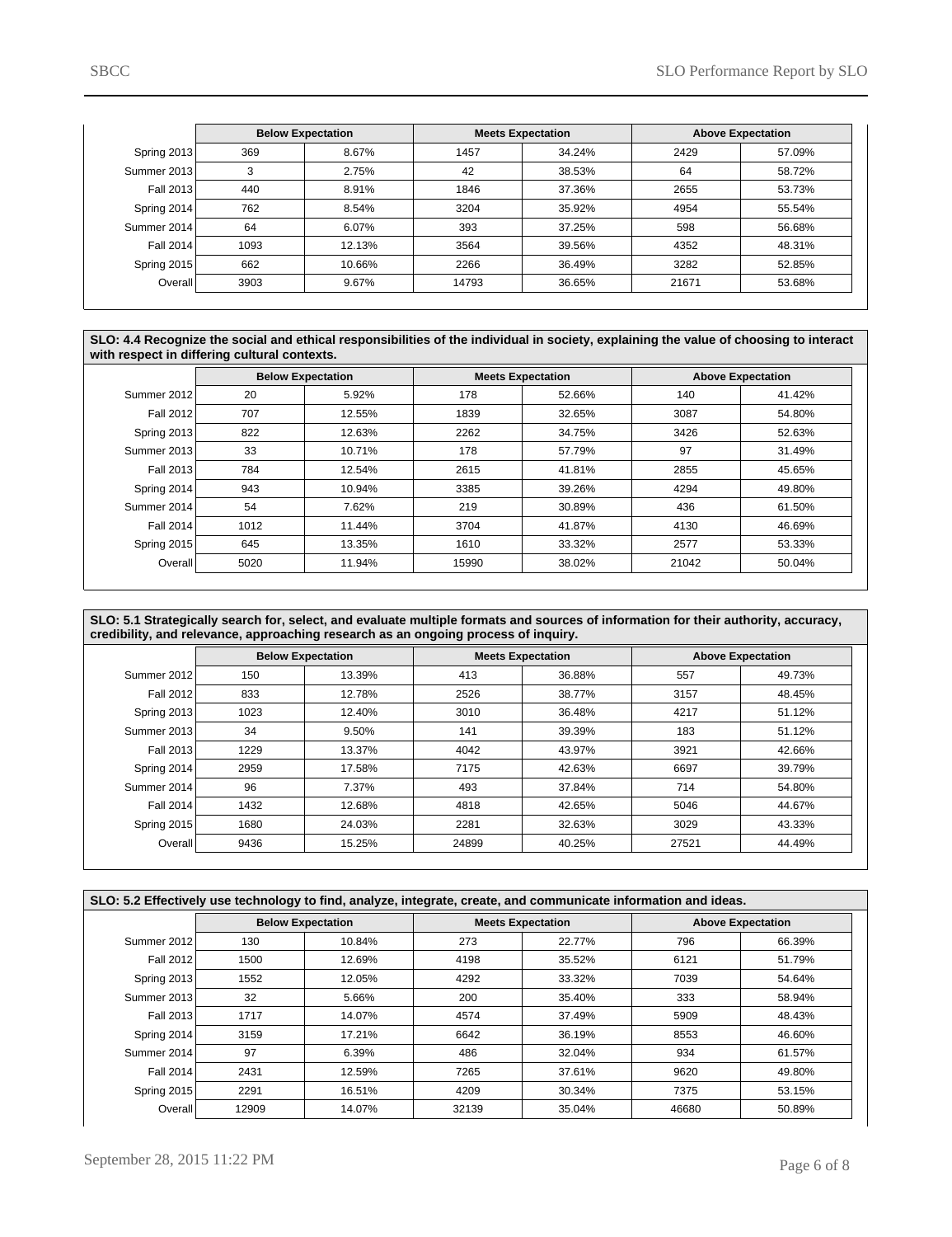| SLO: 5.3 Critically evaluate how information is created, communicated, and valued in textual, visual, aural, and tactile formats in<br>different disciplines. |      |                          |      |                          |                          |        |  |  |
|---------------------------------------------------------------------------------------------------------------------------------------------------------------|------|--------------------------|------|--------------------------|--------------------------|--------|--|--|
|                                                                                                                                                               |      | <b>Below Expectation</b> |      | <b>Meets Expectation</b> | <b>Above Expectation</b> |        |  |  |
| Summer 2012                                                                                                                                                   | 11   | 5.24%                    | 66   | 31.43%                   | 133                      | 63.33% |  |  |
| Fall 2012                                                                                                                                                     | 252  | 10.40%                   | 966  | 39.88%                   | 1204                     | 49.71% |  |  |
| Spring 2013                                                                                                                                                   | 345  | 10.93%                   | 992  | 31.42%                   | 1820                     | 57.65% |  |  |
| Summer 2013                                                                                                                                                   | 9    | 10.11%                   | 23   | 25.84%                   | 57                       | 64.04% |  |  |
| Fall 2013                                                                                                                                                     | 560  | 15.44%                   | 1293 | 35.65%                   | 1774                     | 48.91% |  |  |
| Spring 2014                                                                                                                                                   | 1689 | 19.95%                   | 2616 | 30.89%                   | 4163                     | 49.16% |  |  |
| Summer 2014                                                                                                                                                   | 9    | 4.11%                    | 50   | 22.83%                   | 160                      | 73.06% |  |  |
| Fall 2014                                                                                                                                                     | 693  | 12.05%                   | 2187 | 38.01%                   | 2873                     | 49.94% |  |  |
| Spring 2015                                                                                                                                                   | 1254 | 36.61%                   | 733  | 21.40%                   | 1438                     | 41.99% |  |  |
| Overall                                                                                                                                                       | 4822 | 17.62%                   | 8926 | 32.61%                   | 13622                    | 49.77% |  |  |

**SLO: 5.4 Identify the legal, ethical, social, and economic rights and responsibilities associated with the creation and use of information in various media and formats.**

|                  | <b>Below Expectation</b> |        |      | <b>Meets Expectation</b> |      | <b>Above Expectation</b> |
|------------------|--------------------------|--------|------|--------------------------|------|--------------------------|
| Summer 2012      | 18                       | 6.95%  | 79   | 30.50%                   | 162  | 62.55%                   |
| <b>Fall 2012</b> | 298                      | 11.99% | 791  | 31.83%                   | 1396 | 56.18%                   |
| Spring 2013      | 223                      | 8.92%  | 888  | 35.53%                   | 1388 | 55.54%                   |
| Summer 2013      | 13                       | 7.51%  | 52   | 30.06%                   | 108  | 62.43%                   |
| Fall 2013        | 271                      | 9.73%  | 1077 | 38.66%                   | 1438 | 51.62%                   |
| Spring 2014      | 1240                     | 28.50% | 1579 | 36.29%                   | 1532 | 35.21%                   |
| Summer 2014      | 11                       | 4.17%  | 73   | 27.65%                   | 180  | 68.18%                   |
| <b>Fall 2014</b> | 394                      | 9.48%  | 1948 | 46.88%                   | 1813 | 43.63%                   |
| Spring 2015      | 1233                     | 37.04% | 738  | 22.17%                   | 1358 | 40.79%                   |
| Overall          | 3701                     | 18.23% | 7225 | 35.59%                   | 9375 | 46.18%                   |

| SLO: 6.1 Develop, implement, and evaluate progress toward achieving personal, academic, career, and lifelong learning goals. |  |
|------------------------------------------------------------------------------------------------------------------------------|--|
|                                                                                                                              |  |

|                  | <b>Below Expectation</b> |        | <b>Meets Expectation</b> |        | <b>Above Expectation</b> |        |  |
|------------------|--------------------------|--------|--------------------------|--------|--------------------------|--------|--|
| Summer 2012      | 74                       | 6.51%  | 278                      | 24.47% | 784                      | 69.01% |  |
| <b>Fall 2012</b> | 646                      | 10.64% | 2080                     | 34.25% | 3347                     | 55.11% |  |
| Spring 2013      | 835                      | 10.83% | 2912                     | 37.77% | 3962                     | 51.39% |  |
| Summer 2013      | 45                       | 5.67%  | 365                      | 46.03% | 383                      | 48.30% |  |
| Fall 2013        | 977                      | 11.08% | 4374                     | 49.60% | 3467                     | 39.32% |  |
| Spring 2014      | 852                      | 7.87%  | 5280                     | 48.77% | 4694                     | 43.36% |  |
| Summer 2014      | 1109                     | 20.61% | 1367                     | 25.41% | 2904                     | 53.98% |  |
| Fall 2014        | 1146                     | 9.34%  | 5626                     | 45.87% | 5494                     | 44.79% |  |
| Spring 2015      | 1540                     | 14.40% | 3808                     | 35.61% | 5346                     | 49.99% |  |
| Overall          | 7224                     | 11.34% | 26090                    | 40.96% | 30381                    | 47.70% |  |

| SLO: 6.2 Demonstrate personal responsibility for choices, actions, and consequences, including but not limited to attending |
|-----------------------------------------------------------------------------------------------------------------------------|
| classes, being punctual, and meeting deadlines.                                                                             |

|             | <b>Below Expectation</b> |        | <b>Meets Expectation</b> |        | <b>Above Expectation</b> |        |
|-------------|--------------------------|--------|--------------------------|--------|--------------------------|--------|
| Summer 2012 | 92                       | 6.00%  | 427                      | 27.84% | 1015                     | 66.17% |
| Fall 2012   | 980                      | 10.29% | 3877                     | 40.72% | 4664                     | 48.99% |
| Spring 2013 | 958                      | 9.40%  | 4129                     | 40.51% | 5106                     | 50.09% |